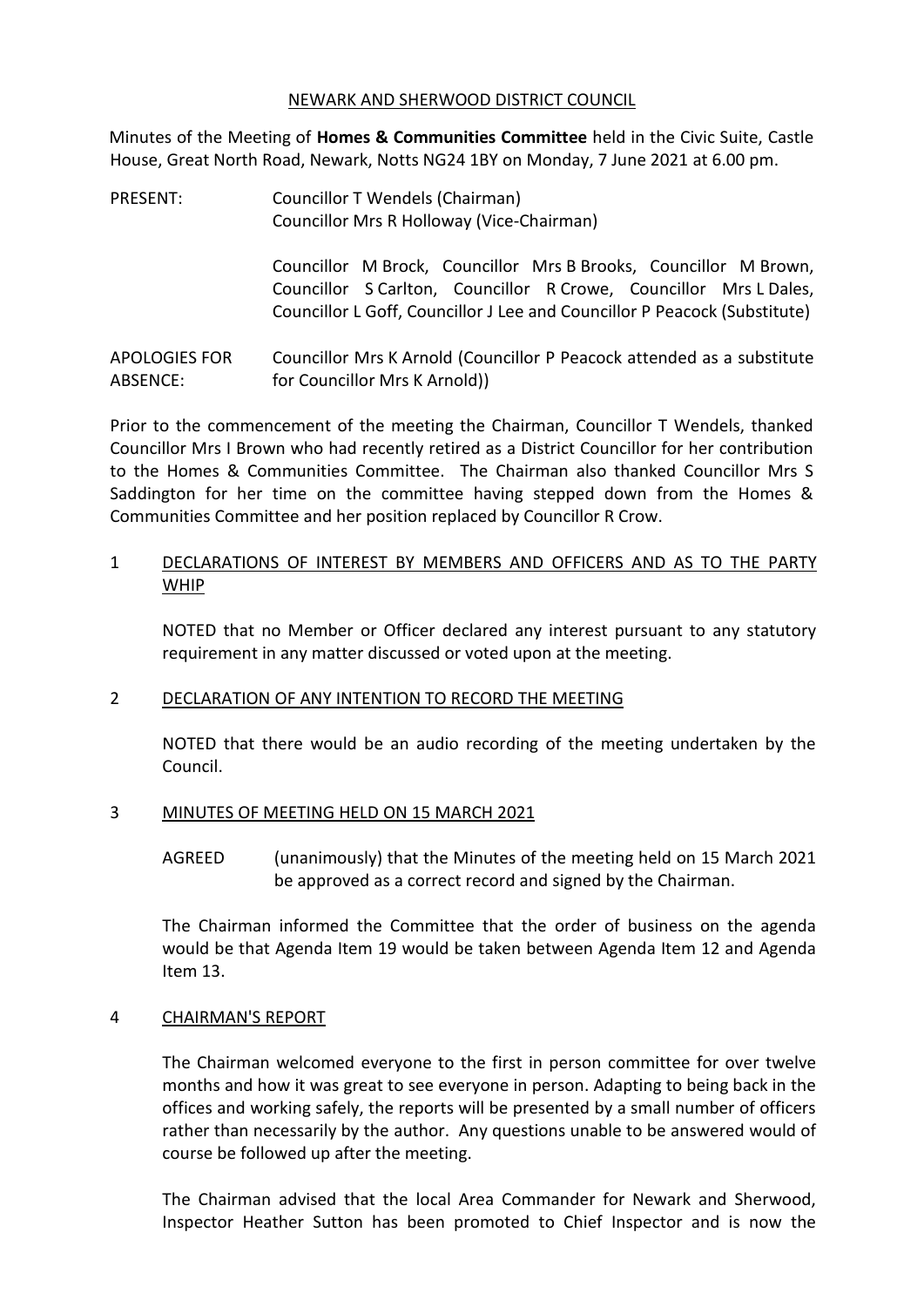Neighbourhood policing lead for - Bassetlaw, Newark and Sherwood & Broxtowe, Gedling and Rushcliffe. She is also the force lead on rural crime and is already speaking with officers from the council about the rural crime issues in the district. The new Area Commander for Newark and Sherwood is Inspector Charlotte Allardice who is keen to work closely with the council on a number of issues and will look forward to working with Charlotte.

The Safer Streets Project was successfully completed at the end of March and there is commitment from the Police and Crime Commissioner's Office, the Police and the Council to implement the learning and best practice from Safer Streets 1 into the continuation of some of the themes into neighbouring areas. The main themes will centre on burglary reduction and vehicle crime.

The Chairman informed the committee that whilst having seen some sunshine recently, our flooding preparation continues. The council is working with partners in both Southwell and Lowdham to implement flood mitigation measures to reduce the chance of future flooding in these communities. The Scheme in Southwell is progressing well (within the confines of what Covid has allowed over the past 12 months).

The main scheme for Lowdham is still being developed, although work on the banks of the Cocker Beck should be taking place later this year. In response to the floods in November 2019 and February 2020 the council is still administering Property Flood Resilience grants to home owners wishing to improve their home from the impact of flooding, so far having received around 50 applications.

The Chairman informed the committee that the Community Lottery is now live and the first draw took place on Saturday 29th May. As at 2nd June having 49 good causes registered and one or two more in progress, 392 players and good causes are forecast to receive around £23.5K currently, they are hopeful ongoing promotion will see the numbers increase which is great news and will generate more funding for our good causes.

The ban on evictions was ended on  $31<sup>st</sup>$  May 2021, the Council will continue the no eviction approach for tenants who are working with the council to address their debts and enter into a manageable arrangement. The council are also prepared for opening up the community centres as soon as receiving the green light to do so.

Finally, the Chairman wanted to draw the Committee's attention to the end of year performance reports presented this evening, and for it to join the Chairman in recognising the hard work and commitment taken to achieve the levels of performance during such an unusual year.

#### 5 FORWARD PLAN - JULY 2021 TO JUNE 2022

The committee considered the Forward Plan for July 2021 to June 2022 with the Chairman inviting Members to put forward any items they would wish to be considered by Committee at a future meeting.

The committee requested an invitation be made to the newly elected Police & Crime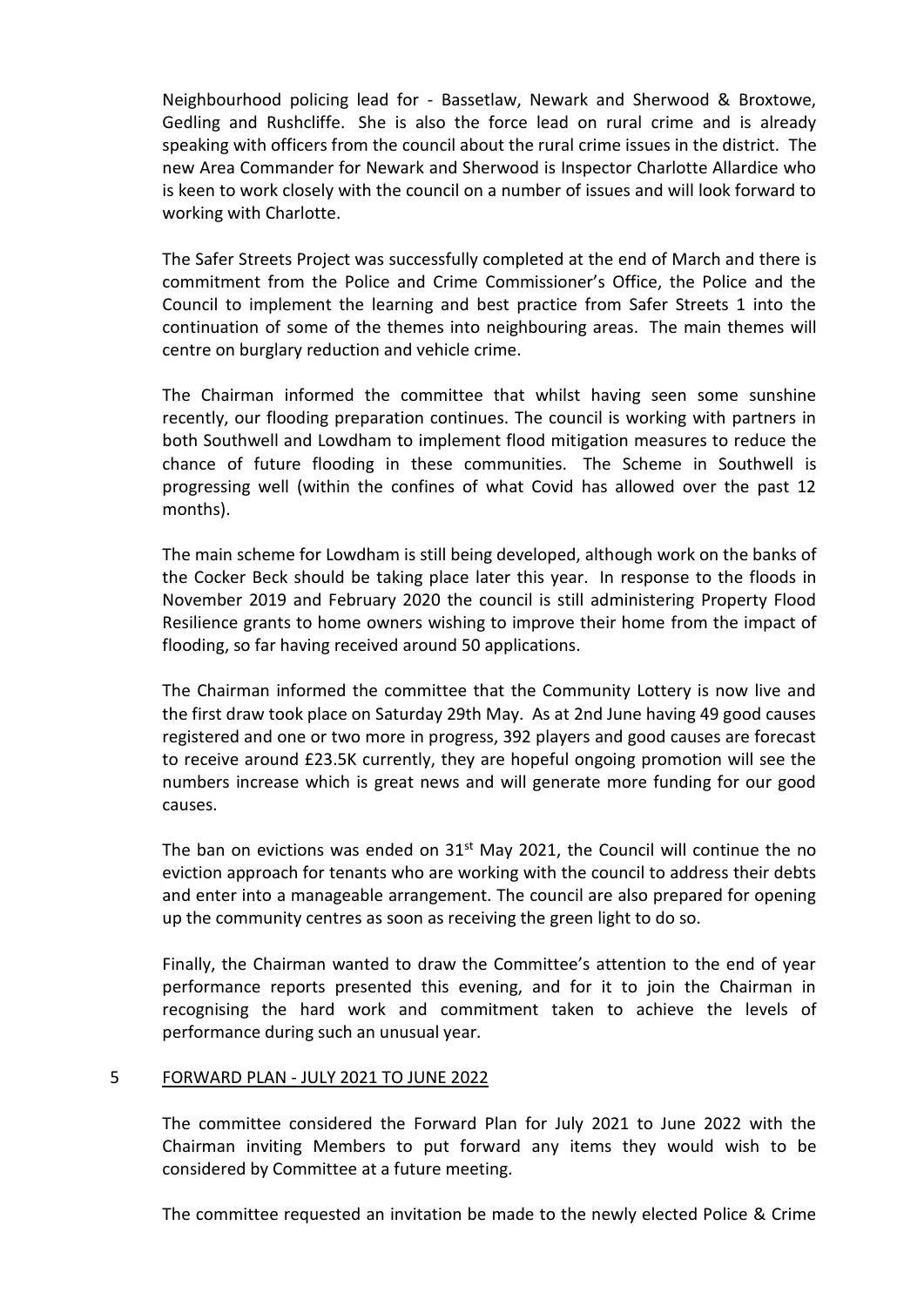Commissioner to attend the November Homes & Communities Committee meeting, the Business Manager for Public Protection to arrange an invitation.

#### 6 REVIEW OF TENANT ACCESS SERVICE OPENING HOURS

The Committee considered the report from the Business Manager for Customer Services to review the opening hours of the Customer Access Service (CAS) contact centre and recommend alignment with the opening times of the main council contact centre.

At the 15 March 2021 committee, Members considered a report to align the opening hours and agreed that a decision would be deferred to the 7 June 2021 meeting so that further information regarding service demand could be obtained.

The report provided further analysis of the number of calls received by the CAS team between 8.30am and 9.00am, during a more recent four week period it has shown that the number of calls received remains static with an average of less than two calls per day. During this twenty day period a total of only nine calls were received during between 5pm and 5.15pm.

The committee noted that in February 2021 the Tenants Forum had agreed unanimously that the service opening hours times should be altered in line with recommendations as tenants needed to have uniformity across all council services. Out of hours calls would remain as they are currently, tenants who need to report an emergency will transfer through to the Careline.

AGREED (unanimously) that:

(a) the Committee approved the alignment of the opening hours.

#### 7 REVIEW OF THE CORPORATE HEALTH AND SAFETY POLICY

The Committee considered the report from the Business Manager for Public Protection providing changes to the Corporate Health and Safety Policy and to confirm the amendments prior to the report being presented to the Policy and Finance Committee.

The report informed the Members that the current policy had been reviewed and updated to reflect recent organisational changes including the in-house provision of Housing Services, providing the revised policy as an appendix to the report.

The meeting highlighted 2.3 bullet point 5 of the report referring to the removal of the use of latex gloves from the policy, the committee noted that latex gloves can cause allergies and would therefore sit outside of this policy.

AGREED (unanimously) that:

(a) Members considered the reviewed Health and Safety Policy and any suggested amendments for deliberation by the Policy & Finance Committee.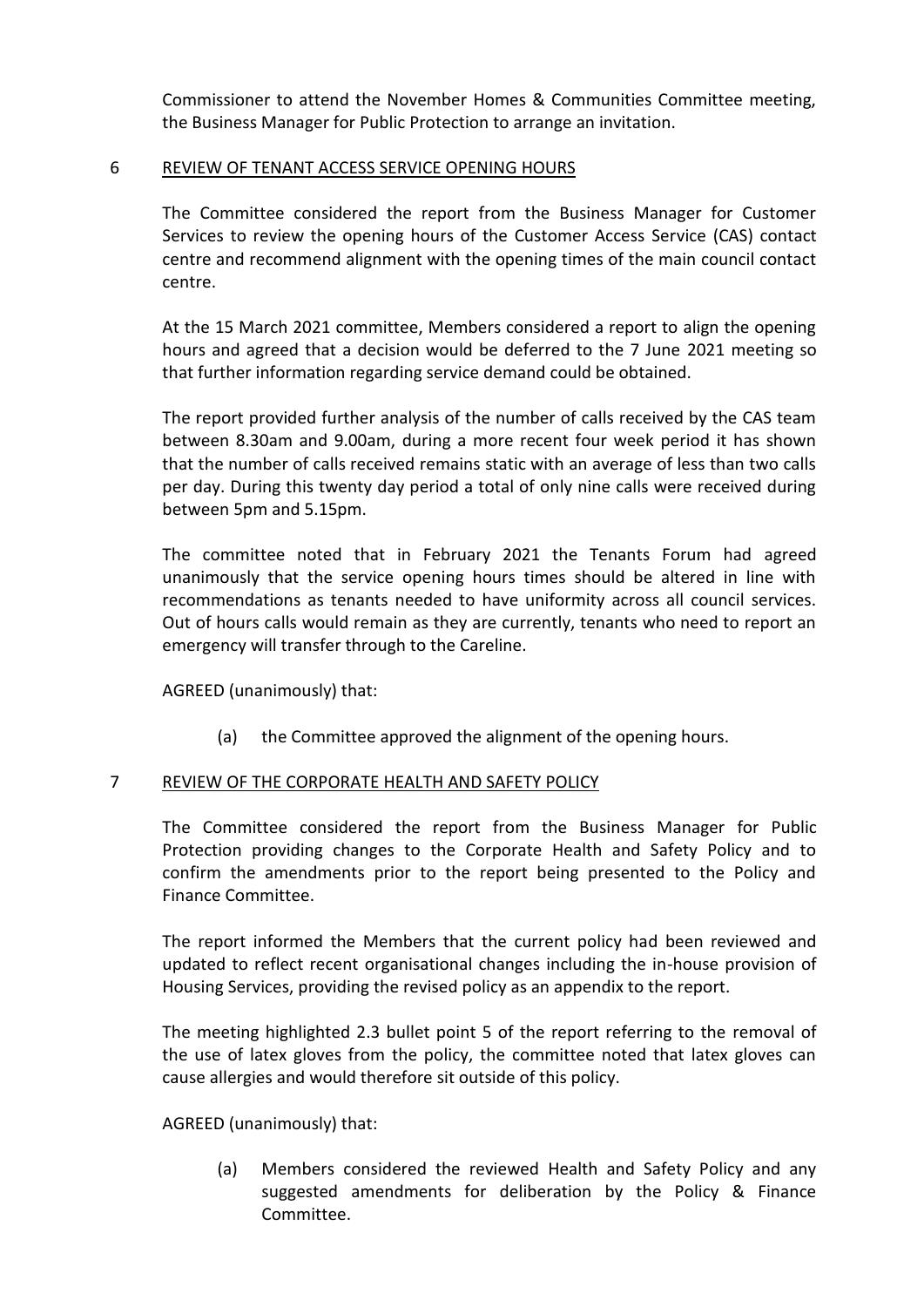# 8 PROPOSAL FOR PUBLIC SPACE PROTECTION ORDERS - NEWARK TOWN CENTRE AND SITES IN BALDERTON

The Committee considered the report from the Business Manager for Public Protection to report the findings of the consultation with key partners and members of the public, on the proposed Public Space Protection Order ("PSPO") in the following areas:

- a. Newark Town Centre
- b. Coronation Park, Balderton
- c. Balderton Lakes
- d. Lakeside Shopping Centre, Balderton

and to seek approval for the formal making of the Public Space Protection Orders.

The report highlighted to the committee that in March 2021 they had considered a report on a Public Space Protection Order in relation to controls to combat anti-social behaviour in Newark town centre, Coronation Park, Balderton Lakes, and Lakeside shopping centre and recommended that formal consultation took place.

The report advised that a consultation had been carried out in accordance with Government guidance which took varying forms, such as questionnaires for partnership agencies, proposals on the council's website and questionnaires for retail premises in the town centre and Lakeside shopping centre.

The responses received were set out in a summary document at Appendix One of the report.

The Committee thanked the Officers and the Police for their involvement in progressing the PSPOs.

AGREED (unanimously) that:

Members:

## (A) Agreed the terms of the PSPO as being

- a. *Leave the location, or part of the location, and*
- b. *Not to return to the location, or part of the location, for the period specified in the direction ("the exclusion period")*

*The exclusion period must not exceed 48 hours and must* 

- *I. Be given in writing, unless that is not reasonably practicable*
- *II. Must specify the area to which it relates*
- *III. May impose requirements as to the time by which the person must leave the area and the manner in which the person must do so*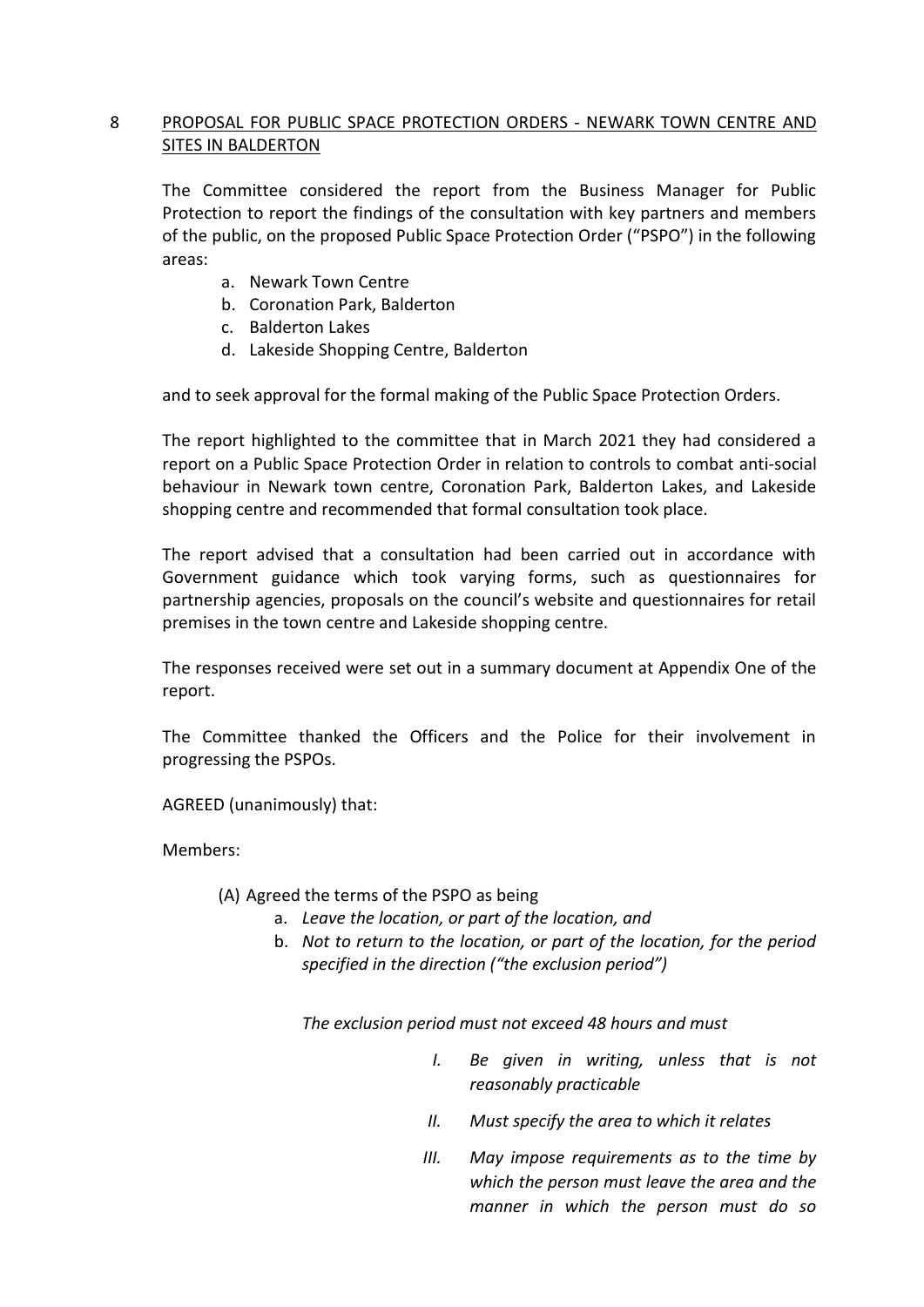# *(including the routes)*

- (B) Agree the areas as set out below and defined in the maps in Appendix Two and Appendix Three,
	- a. Newark town centre
	- b. Coronation Park, Balderton
	- c. Balderton Lakes
	- d. Lakeside shopping centre, Balderton

## 9 ANNUAL REVIEW OF THE EXEMPT REPORTS CONSIDERED BY THE HOMES & COMMUNITIES COMMITTEE

The Committee considered the report from the Business Manager for Elections & Democratic Services providing the Homes & Communities Committee with a list of the exempt business considered by the committee for the period 14 September 2020 to date.

The report highlighted four reports that had been taken as exempt for consideration and had received comment back from the report authors that these reports in their opinion to remain exempt due to commercially sensitivity.

The Chairman did suggest for future annual reports an additional column be included to expand the detail as to why they should remain exempt.

AGREED (unanimously) that:

(a) the content of the reports to remain exempt.

#### 10 SAFER STREETS FUND - END OF PROJECT REPORT

The Committee considered the report from the Business Manager for Public Protection to update Members on the successful completion of the Safer Streets Fund and the early impacts that have been identified.

The report highlighted in April 2020 the Council (in partnership with the Office of the Police and Crime Commissioner and the County Council) were successful in obtaining funding for the Home Office initiative of Safer Streets that was designed to address domestic and acquisitive crime. Two Lower Super Output Areas were identified in the bid and have formed the geographical footprint for the bid. These were the areas around Chatham Court and area on Northgate/Lovers Lane.

The Newark bid was successful in obtaining an award of £550,000 of which the District Council's allocation was £118,580.

A copy of the full survey and its results were included with the report at Appendix 1.

A summary of key headline results were as below:

- 83% of respondents feel safer
- 53 % feel the area is cleaner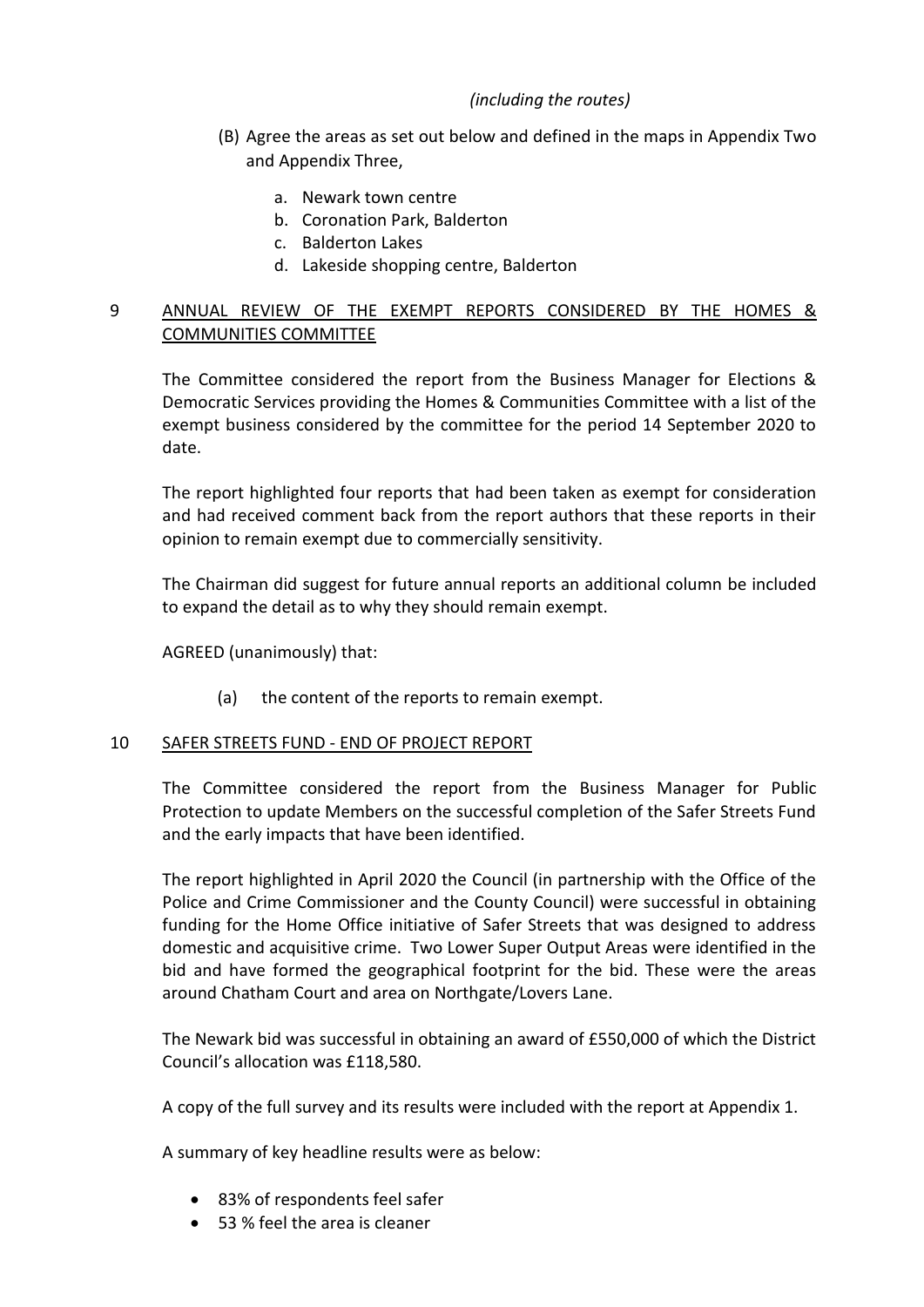- 40% of respondents feel safer after dark
- 44% of respondents feels the community looks out for each other better than it did

In order to build on the positive work that has taken place as part of this project agreement has already been made to develop a further Safer Streets initiative. This will again be a partnership with the Police and the Office of the Police and Crime Commissioner.

A member of the committee would also like to see it benefiting more rural areas in the future.

The Committee thanked everyone involved and how it had been a comprehensive report and a successful project.

AGREED (unanimously) that:

(a) the Members noted the success of the Safer Streets initiative and the positive survey results.

#### 11 ANTISOCIAL BEHAVIOUR

The Committee considered the report from the Business Manager for Public Protection providing information on the current position with regard to anti-social behaviour across the district and the range of intervention and enforcement used to combat this behaviour.

The report highlighted that the Police are a key partner in addressing ASB and they record levels of ASB. The figures for the year 20/21 compared to the previous 12 months were provided:

| April 19 to March 20 | April 20 to March 21 | % change |
|----------------------|----------------------|----------|
| 2,552                | 4.366                | +71%     |

Over the last year ASB has increased due to youngsters not attending school and the effects of covid-19. The committee thanked the team for their input, noting that there have been more people on the streets, more people working from home leading to increasing ASB in bigger groups over a wider geographical area.

AGREED (unanimously) that:

the committee noted the data relating to ASB and the range of activities, both delivered and planned that are in place to address ASB.

## 12 HOMES & COMMUNITIES REVENUE AND CAPITAL FINANCIAL OUTTURN REPORT TO 31 MARCH 2021

The Committee considered the report from the Business Manager for Financial Services presenting to the Members the 2020/21 financial outturn position on the Homes & Communities Committee's revenue and capital budgets, including: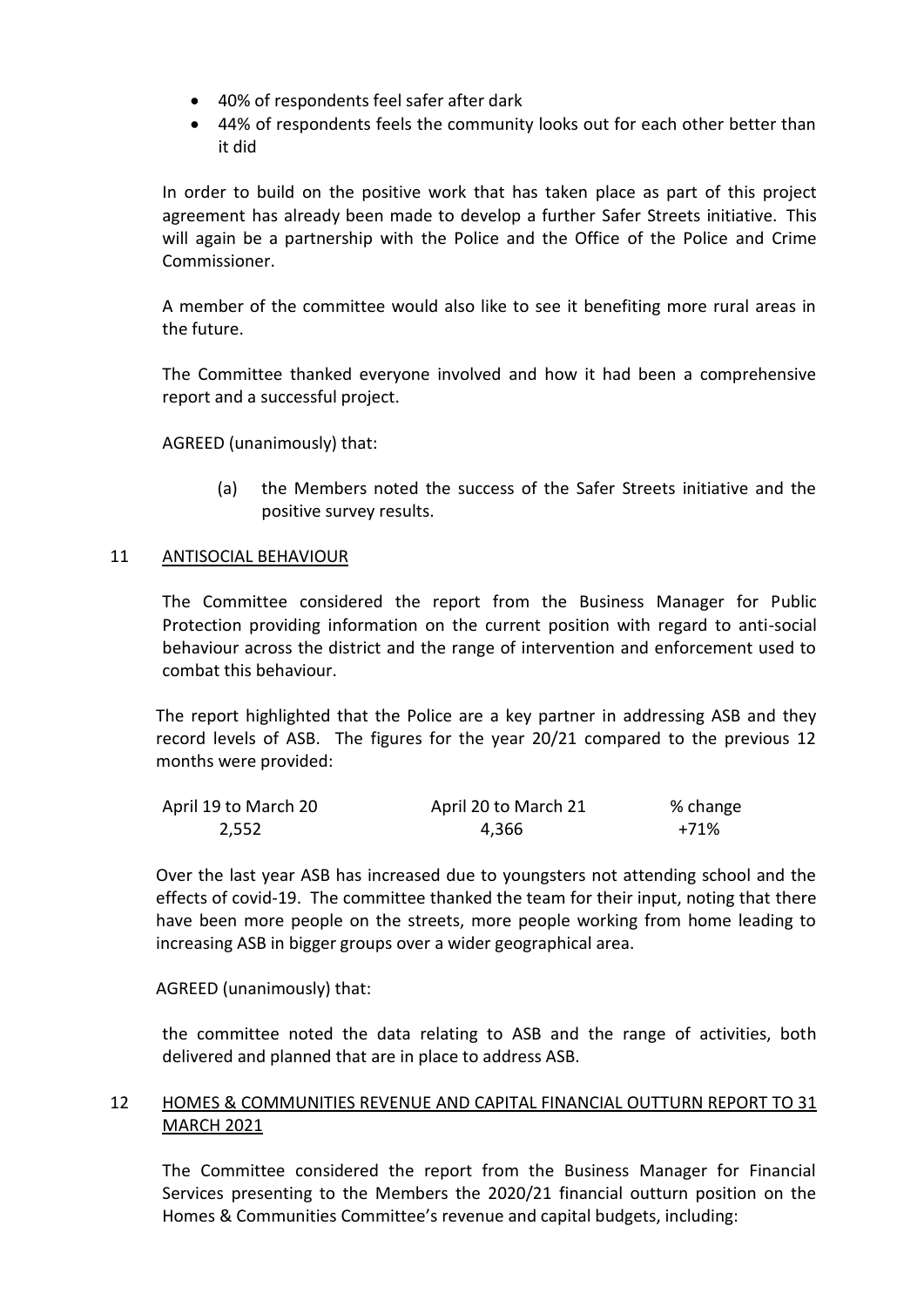- General Fund (GF) Revenue
- Housing Revenue Account (HRA)
- Capital Programme

Members at the Policy & Finance Committee during February 2020 requested that reports were presented to individual committees, for them to note and understand the financial position of their committee.

The report informed Members of the Homes & Communities Committee of the financial outturn position as at 31 March 2021 and provided the main reasons for the variances when referring to the GF, HRA and Capital Programme.

One of the members enquired if after taking Newark and Sherwood Homes back inhouse had any savings been included in the figures. The meeting was advised not at the moment and that overall there will be a reduction.

AGREED (unanimously) that:

(a) the contents of the report be noted.

### 13 COMMISSIONING SERVICE LEVEL AGREEMENTS - ANNUAL REVIEW 2020/21

The Committee considered the report from the Health Improvement and Community Relations Manager providing an overview of the 2020/2021 outcomes of the commissioned service level agreements between the council and its three service providers, Newark and Sherwood CVS, Newark and Sherwood Community Hub and Home-Start Newark.

The summary reports outlined in Appendix A demonstrated what each partner organisation has delivered in the financial year April 2020 to March 2021 which having been an unprecedented year due to the impact of Covid 19. From the appended reports each partner organisation was able to adjust its service delivery model around the challenges of Covid 19 in order to continue to provide support to residents through innovative ways of working throughout the pandemic.

The committee thanked the Health Improvement and Community Relations Manager for his work and to present again next year in 2022.

AGREED (unanimously) that:

- (a) the report and Appendix A are noted; and
- (b) the annual review for 2021/2022be presented to Committee in 2022.

#### 14 ANNUAL REPORT COMMUNITY CENTRES GENERAL FUND REVIEW 2020/21

The Committee considered the report from the Health Improvement and Community Relations Manager providing an overview of operational activities, compliance and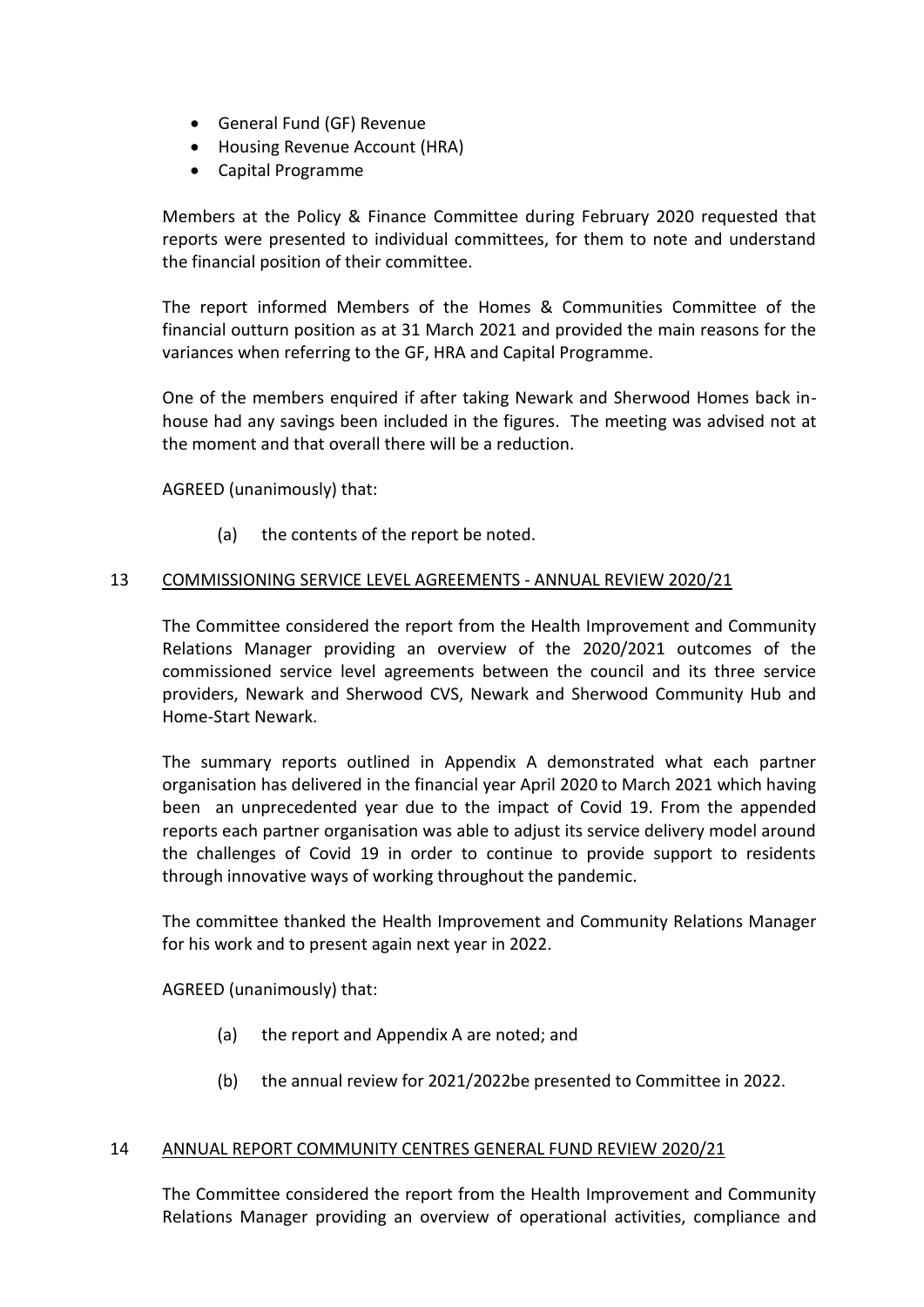assurance arrangements in place at the 4 General Fund Council owned community centre/village halls and to note the recommendations in the report to ensure that the operational management oversight of these assets is robust and meets the council's assurance requirements.

The report highlighted to Members that the Council currently owns four community centres/village halls, as detailed in Appendix A of the report, which are all managed through a leasehold relationship.

Appendix A provided a short summary of the previous 12 months for each community centre/village hall. The annual review will come to committee once again in 2022.

AGREED (unanimously) that:

- (a) the report and Appendix A are noted; and
- (b) the annual review for 2021/2022 be presented to Committee in 2022.

#### 15 HOUSING SERVICE COMPLIANCE END OF YEAR OUT TURN PERFORMANCE

The Committee considered the report from the Director for Housing, Health & Wellbeing providing an overview of compliance performance of the housing service at the end of March 2021.

The report provided the end of year position and noted the excellent performance throughout the year having encountered significant challenges for service delivery.

The committee congratulated the team and noted that performance at the end of the year had been really strong. The report author thanked the committee for their positive comments and would pass on to other members of the team.

The committee noted that for 2021/22 they would see a revised layout and content.

One Members did discuss with the committee his concerns for tenants living in properties with adaptations and not being able to take up the 'Right to Buy' option and could be seen as discriminatory. The Chairman did remind Members that this is primary legislation and not 'District' decision.

AGREED (unanimously) that:

(a) the Committee noted the performance of the housing service compliance functions.

#### 16 HOUSING SERVICES YEAR END PERFORMANCE 2020/21

The Committee considered the report from the Transformation Manager providing an overview of performance and satisfaction with the council's housing services for 2020/21 year end.

The report informed the committee of the overall satisfaction for 2020-21 as 93%,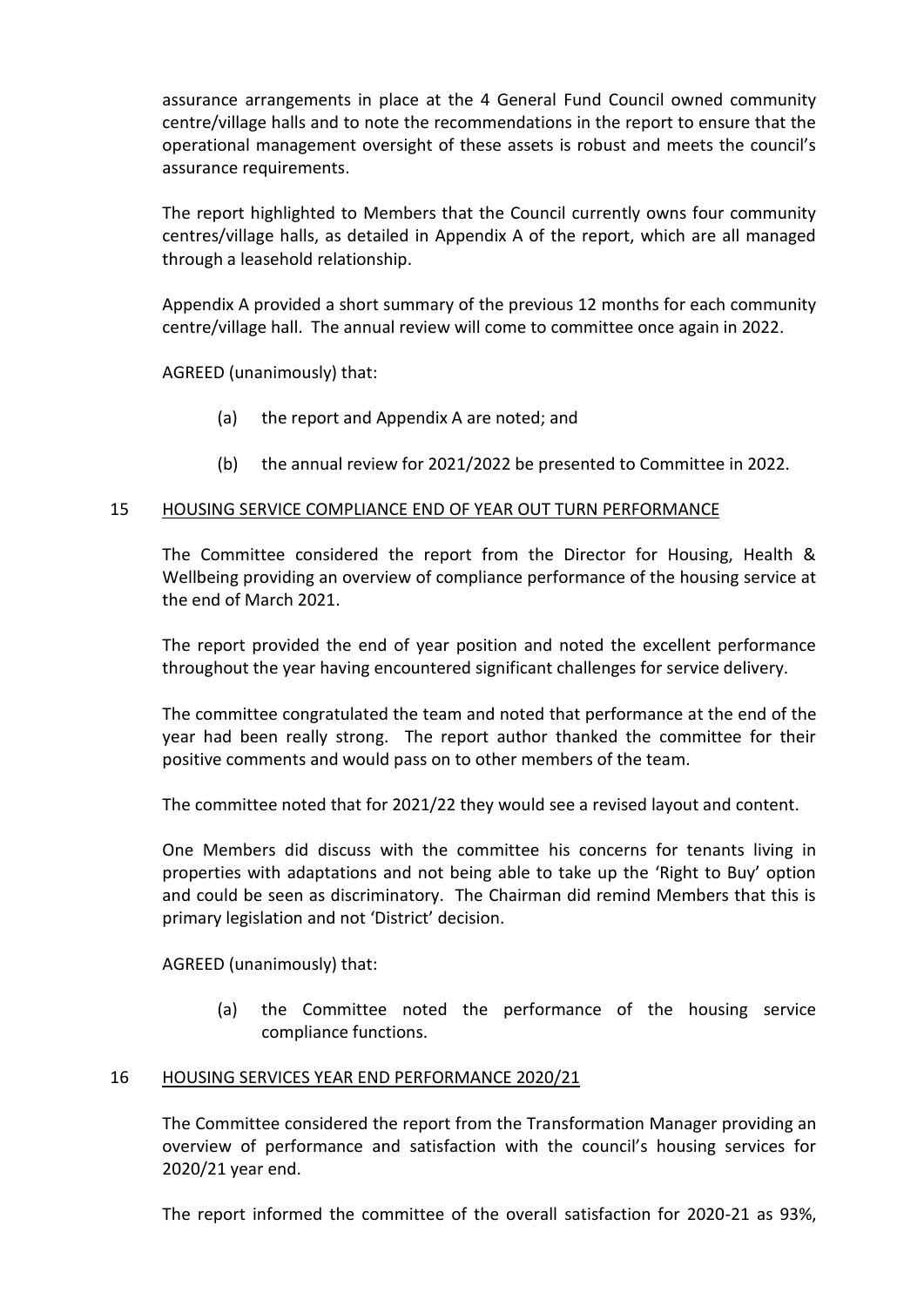which gave the committee reassurance that bringing the service back in house had not adversely affected the customer experience and in fact had achieved a 2 point increase on 2019/20.

The Chairman highlighted that this was an excellent report with pleasing figures and gave a 'well done' to the team again.

AGREED (unanimously) that:

- (a) the Committee noted the excellent end of year performance of the housing service.
- (b) Members fed back their observations about the content and presentation of performance information.

#### 17 HOUSING SERVICES CUSTOMER JOURNEY FEEDBACK

The Committee considered the report from the Project Research Officer informing Members of the customer journey insight project outcomes in relation to housing services and to advise Members of the planned actions to improve services and the customer experience in light of this insight.

As well as the report the committee were provided at the meeting with a handout from a nine slide presentation, providing a summary of the customer journey insight.

The report explained that this paper had been presented to SLT on 18 May 2021 and who supported all recommendations and asked for regular updates on progress against related actions to be reported to this Committee and tenant forums.

This data will be presented to involved tenants once the STAR feedback is available as well as being published in the 2020/21 Tenant Annual Report.

One of the Members requested a meeting to discuss voids, whilst another highlighted the provision of recycling in areas such as Chatham Court, Grange Road and St Mary's Gardens which the Director for Housing, Health & Wellbeing advised may involve communal bins and assured the Member that this would be looked in to with the refuge team.

AGREED (unanimously) that:

- (a) the Committee noted the overall positive responses to housing services provided by the Council.
- (b) the Committee noted the identified work streams and proposals highlighted within section 3, which will form an action plan for regular monitoring and reporting until implementation.

#### 18 ANNUAL TENANCY AUDIT PROCESS: "GETTING TO KNOW YOU" VISITS

The Committee considered the report from the Business Manager for Housing &